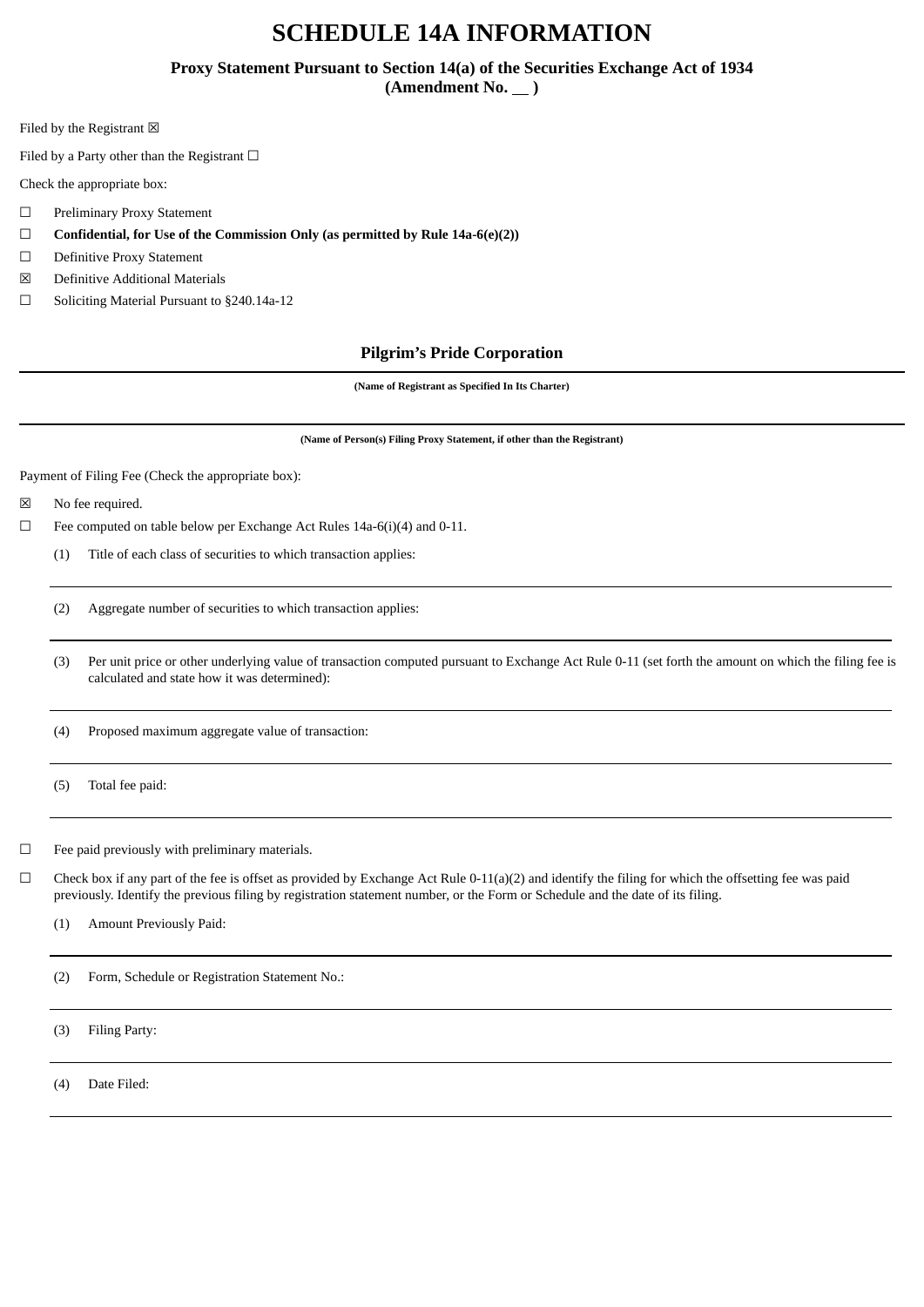#### **Important Notice**

Investors and security holders are urged to read the proxy statement regarding the proposed transaction with ConAgra Foods and the stock combination because it contains important information. The proxy statement has been filed with the U.S. Securities and Exchange Commission by Pilgrim's Pride Corporation and security holders may obtain a free copy of the proxy statement and other documents filed with the SEC by Pilgrim's Pride Corporation, at the SEC's web site at *www.sec.gov*.

#### **Forward-Looking Statements**

Statements contained herein that state the intentions, hopes, beliefs, anticipations, expectations or predictions of the future of Pilgrim's Pride Corporation and its management are forward-looking statements. It is important to note that the actual results could differ materially from those projected in such forward-looking statements. For example, factors that could cause actual results to differ materially from those projected in such forward-looking statements include: matters affecting the poultry industry generally, including fluctuations in the commodity prices of feed ingredients, chicken and turkey; disease outbreaks affecting the production performance and/or marketability of the Company's poultry products; contamination of our products, which has recently and can in the future lead to product liability claims and product recalls; exposure to risks related to product liability, product recalls, property damage and injuries to persons, for which insurance coverage is expensive, limited and potentially inadequate; management of our cash resources, particularly in light of our substantial leverage; restrictions imposed by, and as a result of, our substantial leverage; currency exchange rate fluctuations, trade barriers, exchange controls, expropriation and other risks associated with foreign operations; changes in laws or regulations affecting our operations, as well as competitive factors and pricing pressures; inability to effectively integrate ConAgra's chicken business or realize the associated cost savings and operating synergies currently anticipated; and the impact of uncertainties of litigation as well as other risks described under "Risk Factors" in our Annual Report on Form 10-K and subsequent filings with the Securities and Exchange Commission.

## **PILGRIM'S PRIDE CORPORATION**

## **Fiscal Year 2003, Fourth Quarter Earnings Results**

*Please continue holding for this conference with Pilgrim's Pride Corporation. We'll be starting in a few more minutes. Thank you very much. Please continue holding for this Pilgrim's Pride conference call. We will be starting in just about a minute or so, thank you. Please stand by. The meeting is about to begin.*

*Good morning everyone and welcome to the Pilgrim's Pride Conference Call to discuss the fiscal 2003 year end and fourth quarter results. With us today we have Mr. Rick Cogdill, Executive Vice President and Chief Financial Officer of Pilgrim's Pride and Mr. O.B. Goolsby, Chief Operating Officer and President of Pilgrim's Pride. This call is being recorded. Your participation implies consent to our recording this call. If you do not agree to these terms simply drop off the line. All participants will be placed in a listen-only mode. At the end of the speaker's presentations we will provide instructions for asking questions. I would now like to turn the call over to Mr. Cogdill. Please go ahead sir.*

## *MR. RICK COGDILL:*

Good morning. Thank you for joining us today to review Pilgrim's Pride's fourth quarter and fiscal 2003 financial results. This morning we released our earnings and our press release along with related financial information. On this morning's call we will discuss in more detail our fourth quarter's results and some factor's contributing to our performance. We will also update you on the progress made at Pilgrim's Pride and the industry transit we see impacting the company in the near term. Before I review the financial results, O.B. Goolsby, our President and Chief Operating Officer will give a brief overview of the quarter. And following our prepared remarks we'll be happy to entertain any questions that you may have. When we reach that point in the call you will be instructed by the operator to begin queuing up the listeners so that we may address your questions. Before we begin I need to remind everyone that this conference call will contain certain forward looking statements including our expectations of future results, sales and cost of sales information, market dynamics, etc. Actual results might differ materially from those projected in these forward looking statements. Additional information concerning factors that could cause actual results to differ materially from those forward looking statements is contained in yesterday's press release as well as in our forward looking statement disclosures contained in our forms 10K, 10Q and 8K as filed with the Securities and Exchange Commission. That being said I will now turn it over to O.B.

## *MR. O.B. GOOLSBY*

Thank you Rick. Good morning everyone. Let me begin by saying how pleased I am with our record sales for the quarter and the fiscal year. Our year-over-year, quarterly performance in the fourth quarter reflect improvements in pricing and better operating efficiency, commodity prices for chicken parts were up substantially from the same quarter last year. Leg quarters were up 64 and a half percent over the same quarter a year ago. For the year they remained under prior year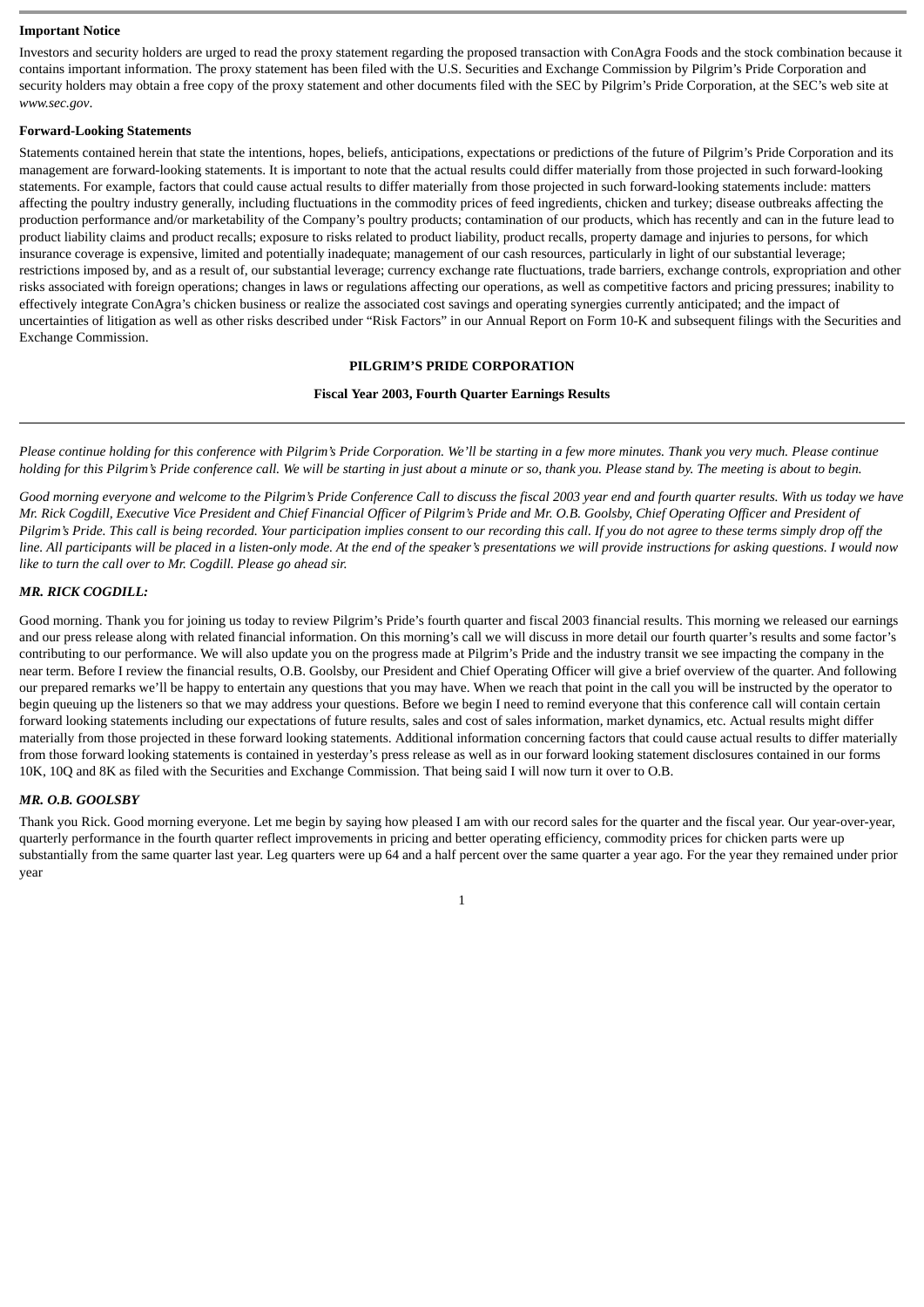averages by approximately one percent. Whole wings were up 14.2 percent for the quarter while year to date wings were off by 5.4 percent compared to prior year averages. Boneless, skinless breast meat was up 22.5 percent for the quarter and up 11.1 percent for the year. On a total U.S. chicken mixed basis the average sale price of chicken was up by six cents a pound or 8.8 percent from the same quarter last year. Our U.S. chicken operating margin of 7.9 percent was the highest quarter we have had in four years since our quarter ended September of 1999 when we announced an operating margin of 9.1 percent. For the quarter core prepared foods chicken volume increased 8.7 percent compared to the same quarter last year. We expect this business to continue growing in the range of 10 to 15 percent per year for the next several years. Our acquisition of ConAgra's chicken division will significantly expand and enhance both our prepared product offering and our distribution capabilities. As a result we will be even better positioned to benefit from the growing demand for prepared chicken products.

We believe consumers continue to prefer chicken over alternative protein sources and that price, convenience and a more health conscious society may help drive this preference. The fresh chicken business was positively affected by the decreased overall meat supply and resolution to the export restrictions that have affected our earlier in the year results. We expect favorable pricing for fresh chicken will continue to benefit from the decreased meat supply in 2004. We expect this pricing environment coupled with improved plant efficiency will provide solid results for us in 2004.

Although overall Pilgrim's Pride had a very successful fourth quarter our positive results were significantly offset by lower sales in our turkey business. Sales in our turkey division were off 7.5 percent for the quarter and 12.2 percent for the year compared to prior year amounts due to the continued effects of our October 2002 turkey deli meat recall. This resulted in an operating loss in our turkey division of 23.7 million dollars for the fourth fiscal quarter and 73.1 million for the year before inclusion of the 23 million in A.I. recoveries which related to this business segment.

While we are disappointed by the results posted in our turkey business this quarter, getting the most profitable sections of this business back to recall sales levels remains our primary focus. And we are taking a number of steps that we believe will allow us to achieve this goal. What we have done to address the problems in our turkey business; we took a leadership role in June by announcing a cutback in our turkey placements. This activity will reduce our commodity volumes by 15 percent starting in December and carry forward through the traditional week periods of January through April. Singular cutbacks by some of our competition should also help to prevent the historical low markets that we experienced last year. Additionally as the Russian export issues are resolved increased demand for dark meat should help support pricing.

We have taken on a project to streamline our turkey plants specializing their capabilities. This project, which will be accompanies by more simplified sales mix, will reduce cost and improve margins. We are focusing our sales effort of turkey prepared foods behind our high margin turkey salads and deli breast meat sold under the Pilgrim's Pride brand. We have several tests with national retail chains currently being conducted. And as we announced earlier this month we hired Bob Wrights to lead our turkey division. Bob has over 20 years of experience in the

 $\mathcal{D}$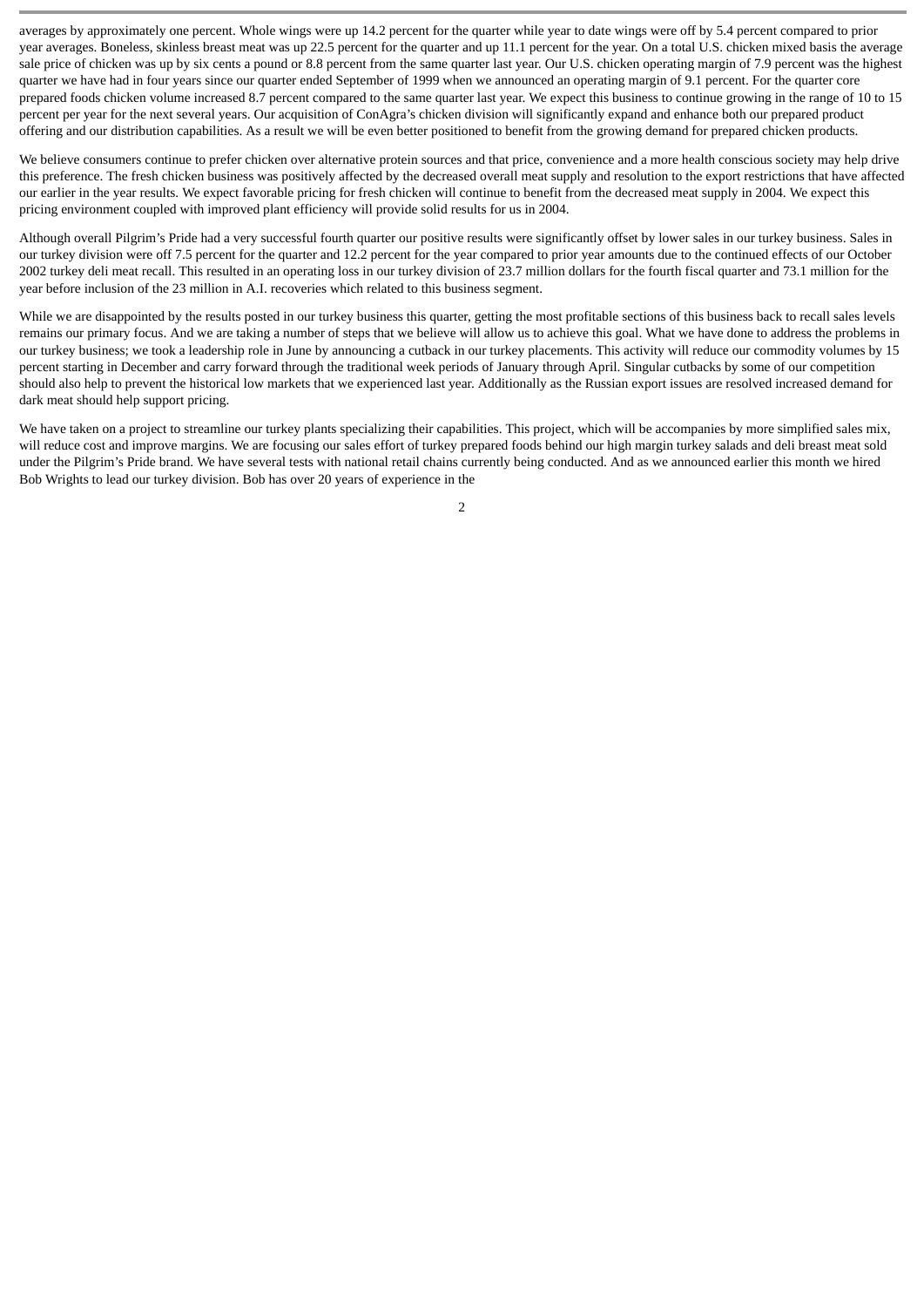industry. His management skills and proven ability to deliver results in areas such as profitability and operational effectiveness make him a very welcome addition to our team.

Under Bob's leadership we will continue to realign our turkey product mix in favor of higher value added further processed foods and enhance customer support and service capabilities. We believe that Pilgrim's Pride will become a strong brand name in the turkey business like it is in the chicken business. And we are optimistic conditions in the industry will continue to improve in 2004.

Going forward we expect sales of our prepared foods turkey business to reach previously held market levels by mid fiscal 2004. Course we also continue to be excited about the many strategic benefits we realized from our acquisition of ConAgra's chicken division which we expect to close this month. Since announcing our intention to purchase ConAgra's chicken division in June we have established a transition team made up of senior representatives from both Pilgrim's Pride and ConAgra that is working hard to ensure a smooth and successful integration. We are confident that once the transaction is finalized that we will have a management team that represents some of our industry's most extensive expertise.

I'd like to conclude by touching briefly on some of the industry trends that are likely to affect our performance and the overall profitability of the poultry industry in the coming year. First, we believe the U.S. chicken industry is positioned to take advantage of several factors that should continue to increase market prices and overall industry profitability.

The U.S. chicken industry exports are rebounding from last year's decline. Where chicken exports declined approximately 14 percent in 2002 from the 2001 levels, they are projected to finish up approximately five percent this year. Looking ahead to 2004 the USDA is projecting exports to continue to increase approximately eight percent bringing the total projected exports pounds back to approximately 2001 levels. Specifically as an industry we have been making good progress with our export business into Russia and are booking orders. Several U.S. processing plants have been approved for exports and products are moving. The quota by country system, while less in total volume than we were exporting in 2001, does remain in place and favors U.S. suppliers which have a 74.4 percent share of the total.

The return of these export pounds lost last year coupled with the restraint in the domestic production has resulted in only one half of one percent increase in total pounds of chicken required to be consumed domestically in 2003. And only a projected one percent increase for 2004. This coupled with favorable overall meat supply numbers are the driving force behind the improvements we are currently seeing.

Commodity grain prices are a mixed bag. We expect to be positively impacted by falling corn prices and negatively impacted by higher soybean meal costs. The USDA's October report projected that 2003 to 2004 corn prices to be in the range of a dollar ninety to two dollars and thirty cents a bushel compared to two dollars and thirty two cents for the previous year. While the current future prices are higher than these levels today we believe a downward correction will occur in grains. Every one cent per bushel change in the average corn price results in an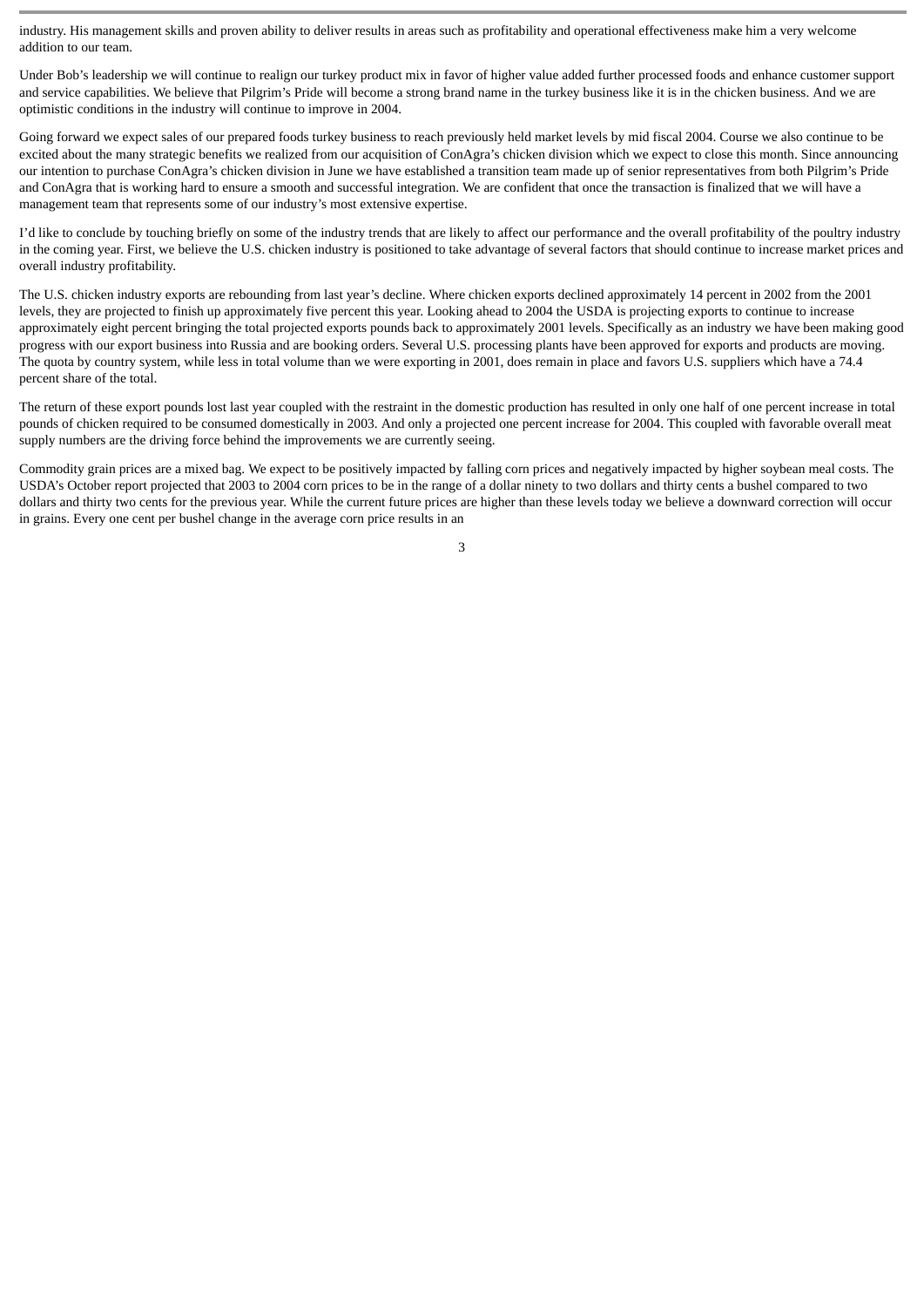annualized benefit or cost of approximately 1.2 million dollars to Pilgrim's Pride. The USDA's October report projected soybean meal pricing to be 185 dollars to 215 dollars a ton compared to 181.60 for the previous year. Like corn, current future prices are higher than these levels today. However, unlike our optimism on grain prices, we are more skeptical about the soybean meal. The surge in the bean complex has been driven by recent aggressive purchasing of beans by China. As of mid October China's purchases of beans has equaled last year's purchases by the mid December. Or stated in another way China has purchased approximately 200 percent of its prior year purchases as of this time last year. Every one dollar per ton change in the average soybean meal price results in an annualized benefit, or cost, of approximately 1.2 million to Pilgrim's Pride.

As I mentioned earlier the demand for U.S. chicken in the U.S. remains solid. This demand highly favors the white meat components of the chicken. The USDA estimates that chicken per capita consumption in the U.S. will increase to 37.7 percent of the total per capita consumption of total red meat and poultry in 2004. A slight increase from the 37 percent in 2003.

The USDA projects a 2.1 percent increase in production of chicken along with a 4.6 percent decline of beef production in 2004. Total red meat and poultry production is expected to decline by a half a percent. According to the USDA beef supplies will continue to remain very tight over the next couple of years as it is not biologically possible to increase supplies until at least 2006. These supply and demand factors are reflected in our chicken prices and we expect this trend to continue to create a positive pricing environment.

Before I turn the call over to Rick to discuss the fourth quarter results in more detail I want to emphasize that Pilgrim's Pride is well positioned heading into fiscal 2004. As we plan for the future our objectives remain constant; to increase sales of our higher margin, prepared foods products, and to improve fresh chicken and turkey profit margins as the industry dynamics improve. Our commitment to providing our valued customers with the highest quality poultry products has never been stronger. And we will continue to remain focused on delivering improved growth and driving shareholder value.

With that I would like to turn the call over to Rick.

#### *MR. RICK COGDILL*

Thank you O.B. Before I get started on the financial numbers I will be referring to several numbers, and at times, provide net amounts. As I've done in the past I want to caution you that these net amounts include adjustments from a computational aspect relating to the employee incentive plan and retirement accrual computations that are also dependent on profitability just like taxes.

For simplicity instead of explaining that every time I will simply refer to these items as net. Let's start with earnings per share for the fourth fiscal quarter. As we reported this morning we realized earnings per share of 61 cents for the quarter ended September 27, 2003. This compares to a net loss of eight cents per share for the same period last year. Included in this year's fourth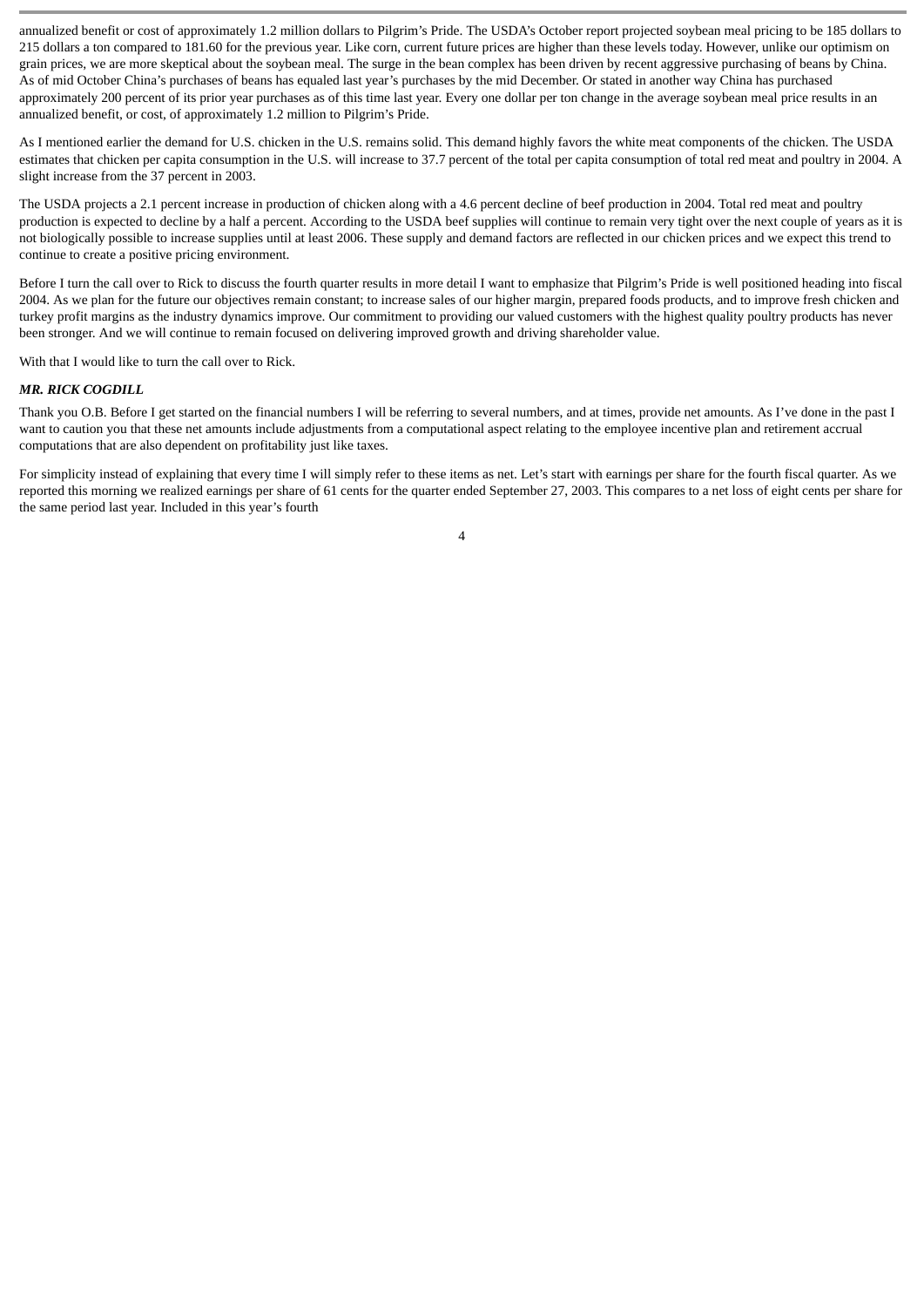quarter is an 11.2 million dollar gain, or 6.3 million net or 15 cents a share, which is attributable to the recoveries from prior years avian influenza and partial payments from settlements of vitamin and methionine anti trust lawsuits and a one time non cash tax benefit of 16.9 million, or 41 cents per share, resulting from the reversal of evaluation allowance of a net operating losses in our Mexico operations.

Included in last year's fourth quarter is an estimated 5.3 million, or three million net or seven cents per share, of negative effects related to the March 2002 avian influenza outbreak in our turkey division. A 1.1 million dollar gain, or 6.6 million net or one cent per share, which is attributable to the partial payments from settlements of vitamin and methionine anti trust lawsuits and a non cash benefit of 2.2 million, or five cents per share, associated with tax law changes in Mexico.

For fiscal 2003 in total we earned a dollar thirty six per share compared to 35 cents per share for the same period last year. Again, included in the fiscal year results are various special charges and recoveries related to avian influenza, vitamin and methionine anti trust lawsuits and changes in the Mexican income tax law.

Let me cover several of these amounts by category. Included in fiscal 2003 results are proceeds from the federal government to reimburse poultry producers for losses incurred due to the avian influenza amounting to approximately 26.6 million, which is 15 million net or 36 cents per share. An estimated 7.3 million of negative effects related to the avian influenza outbreak which affected our first two quarters of fiscal 2003.

This amount on a net basis was approximately 4.1 million, or ten cents, per share. Accordingly on a combined basis these two avian influenza effects for fiscal year 2003 would be estimated at a positive 10.9 million net, or 26 cents per share.

We also had recoveries from vitamin and methionine lawsuits of 56 million, or 31.6 million net or 77 cents per share, and a one time non cash benefit of 16.9 million, or 41 cents per share, again resulting from evaluation allowance reversal on net operating losses in our Mexican operation.

Included in fiscal 2002 results are negative effects from the avian influenza outbreak of an estimated 26 million. On a net basis this was approximately 14.7 million, or 36 cents per share. Accordingly all in all the cumulative avian influenza effect on our bottom line for fiscals 2002 and 2003 combined was an estimated negative 6.7 million dollars, or 3.8 net or ten cents a share.

Recoveries from vitamin and methionine lawsuits of 10.4 million were also included in the 2002 results or 5.9 million net or 14 cents per share and a tax benefit of 11.9 million or 29 cents per share that arose from a change in Mexican tax laws in 2002.

Turning to the income statement. Our sales for the fourth quarter were 709.5 million compared to 639.8 million for the same period last year. This is an increase of 69.7 million or 10.9 percent. The increase for this quarter was primarily attributable to increased production volumes and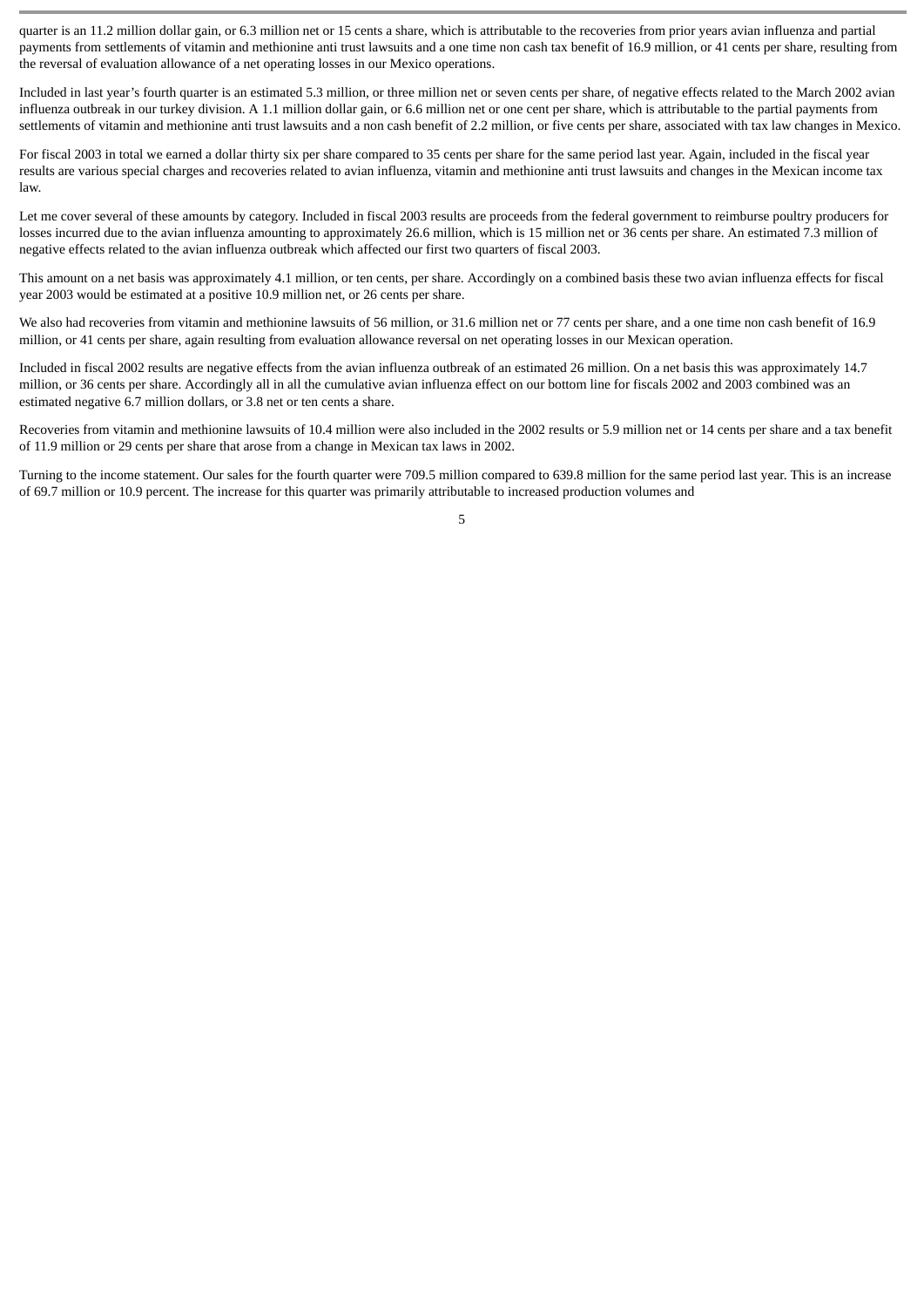higher sales prices in the U.S. for both our prepared foods and fresh chicken products offset partially by lower sales prices in our turkey segment. U.S. chicken sales were up 17.4 percent. This was due to an 8.8 percent increase in revenue per pound and to a 7.9 percent increase in pounds produced. Turkey sales were down 7.5 percent due to a 7.2 percent decrease in revenue per pound and less than a one percent decrease in total pounds produced.

Specifically sales of our turkey prepared food products from our plant in Franconia, Pennsylvania which had the recall last October remained off 11.9 million or 26.6 percent in total sales dollars and 12.5 percent on a per pound basis and 16.1 percent in volume.

Sales in our Mexican operations were almost unchanged at 86.8 million or 18.8 percent higher volume primarily offset by a 14.5 percent decrease in revenue per pound.

For the year ended September 2003 sales were 2 billion, 619.3 million compared to 2 billion, 533.7 million for the same period last year. This is an increase of 85.6 million or 3.4 percent. Again, our core prepared foods chicken division was the primary factor resulting in this sales increase. It increased 10.7 percent in volume and 10.3 percent in dollars. U.S. chicken sales were up 5.4 percent for the year. This was due to a two percent increase in revenue per pound and to 3.3 percent increase in total pounds produced. Turkey sales were down 12.2 percent due to a 10.6 percent decrease in revenue per pound and a 1.8 percent decrease in total pounds produced.

Again, specifically sales of turkey prepared food products from our plant in Franconia, Pennsylvania again, which had the recall in October 2002 remained off 70.9 million dollars or 36.9 percent in total sales and 19.7 percent on a per pound basis and 21.4 percent in volume.

Sales in our Mexico operations for the year were up 7.9 percent in sales. This was due to a 3.7 percent decrease in revenue per pound offset by a 12 percent increase in volume.

Our operating income for the quarter ended September 2003 was up 28.8 million to 25.7 million compared to an operating loss of 3.1 million in the same period last year. For the year operating income was up 112.8 percent to 63.6 million compared to 29.9 million in the same period last year.

Our interest expense for the quarter ended September 2003 increased to 9.1 million compared to 7.1 million last year. This is due primarily to higher average levels of outstanding debt during the quarter and specifically higher levels of outstanding nine and five eighths senior notes versus the prior year. We sold an incremental 100 million dollars of these notes on August 13, 2003 as we began aligning our capital structure for the pending ConAgra chicken division acquisition. As a percentage of sales our interest expense rose slightly to 1.3 percent of sales from 1.1 percent last year.

For the vear interest expense was up six million to 38 million dollars. Again, this was due to higher average level of outstanding debt during the period. And as a percentage of sales interest expense grew to 1.5 percent from 1.3 percent last year.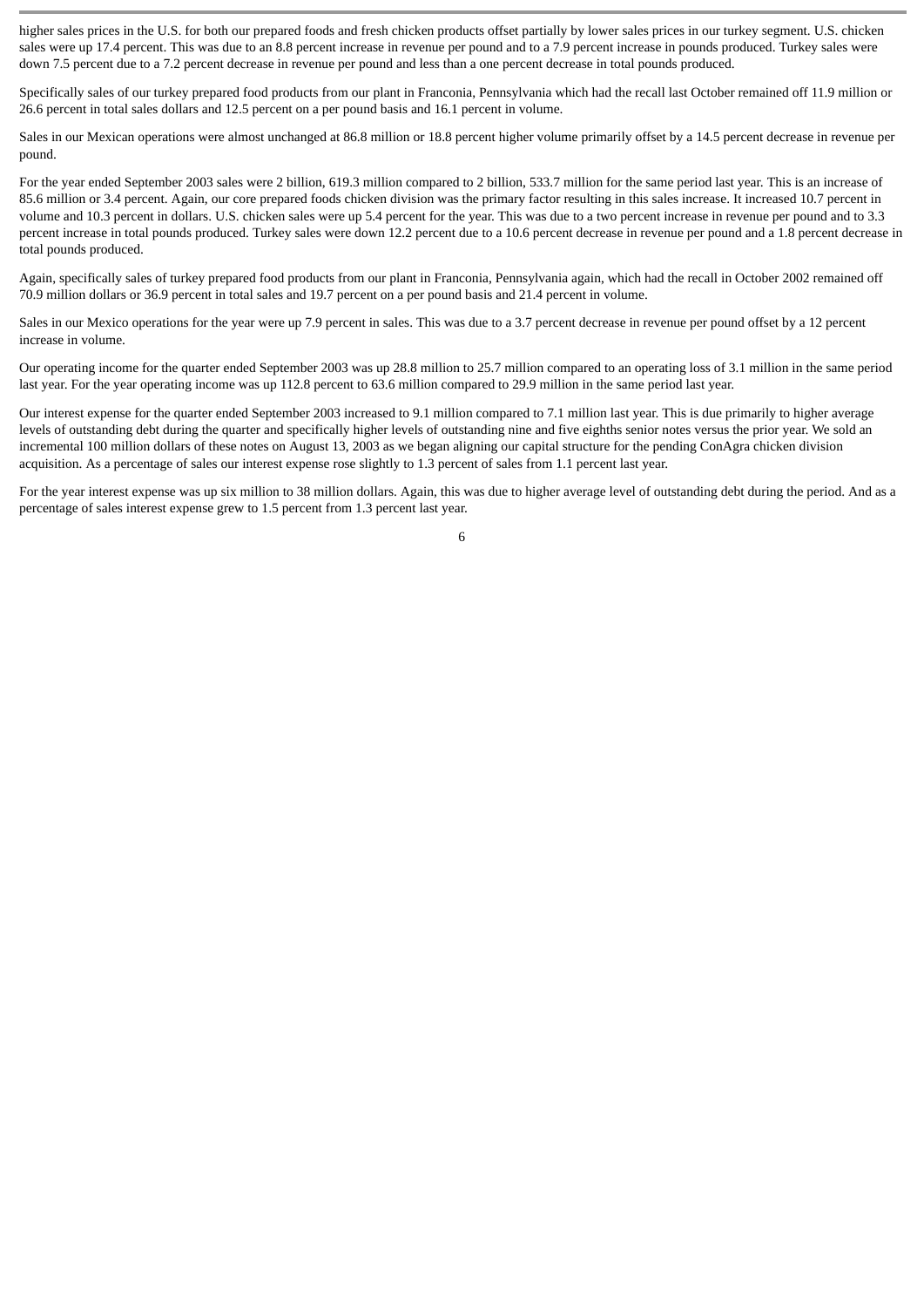Our income tax expense for the quarter ended September 2003 was a benefit of 8.1 million or 8.8 million expenses when excluding the one time non cash benefit of 16.9 million on net income before income taxes of 16.9 million. This compares to an income tax benefit of five million or a benefit of 3.8 million when excluding last year's non recurring benefit of 2.2 million on a net loss of 8.1 million for the prior year.

For the year ended September 2003 our income tax expense was 7.2 million or 24.1 million again, when excluding the one time non cash benefit of 16.9 million on net income before tax of 63.2 million for an effective rate of 38.1 percent. This compares to the tax benefit of 12.4 million or 0.5 million when excluding last year's non recurring benefit of 11.9 million on net income before taxes of 1.9 million for the prior year.

Let's turn to the balance sheet. If we look at our total assets they remained relatively stable at 1,257.5 million versus the previous quarter and up slightly from 1,227.9 million at the end of the prior year. Our total debt decreased 64.1 million dollars during the quarter and 35 million dollars for the year to 418.6 million from 482.8 million at the end of the prior quarter and 453.6 million at the end of the prior year. On September 27, 2003 our total debt was made up of 2.6 million in current maturities on long term debt and 416 million of long term debt.

And the end of this quarter we had approximately 345 million in available borrowing capacity under our secured term borrowing facility and 112.9 million in capacity under our revolving credit facilities for a total of approximately 457.9 million of financing availability. If you add that to our reported cash of 20.2 million our total balance sheet liquidity is approximately 458.8 million. The weighted average interest rate on our debt outstanding at the end of September was 8.28 percent up from the 6.89 percent the previous year. At the end of this quarter 87 percent of our debt was fixed with the remainder on a floating rate basis.

Our shareholder's equity increased 24.5 million dollars from the prior quarter and 52.4 million from the prior year end to 430.2 million dollars.

Looking at the statement of cash flows, if we start with depreciation and amortization for the quarter ended September 2003 it was relatively stable but up 1.8 million to 19.9 million compared to 18.1 million for the same period last year. And for the year ended September it was up 3.2 million to 74.2 million compared to 71 million last year.

Our capital expenditures for the quarter were down 27.5 percent to 17.4 million compared to 24 million in the same period last year. And for the 12 months ended September 2003 capital expenditures were down 33 percent to 53.6 million compared to 80.4 million in the same period last year.

These reductions reflect aggressive management of our capital expenditures and also the completion of several capital projects that were in progress during 2002 and completed in the early parts of 2003. Other changes on the statement of cash flow for the year ended September 2003 included increases in inventories by 14.1 million or 4.3 percent basically to support the 3.4 percent increase in net sales.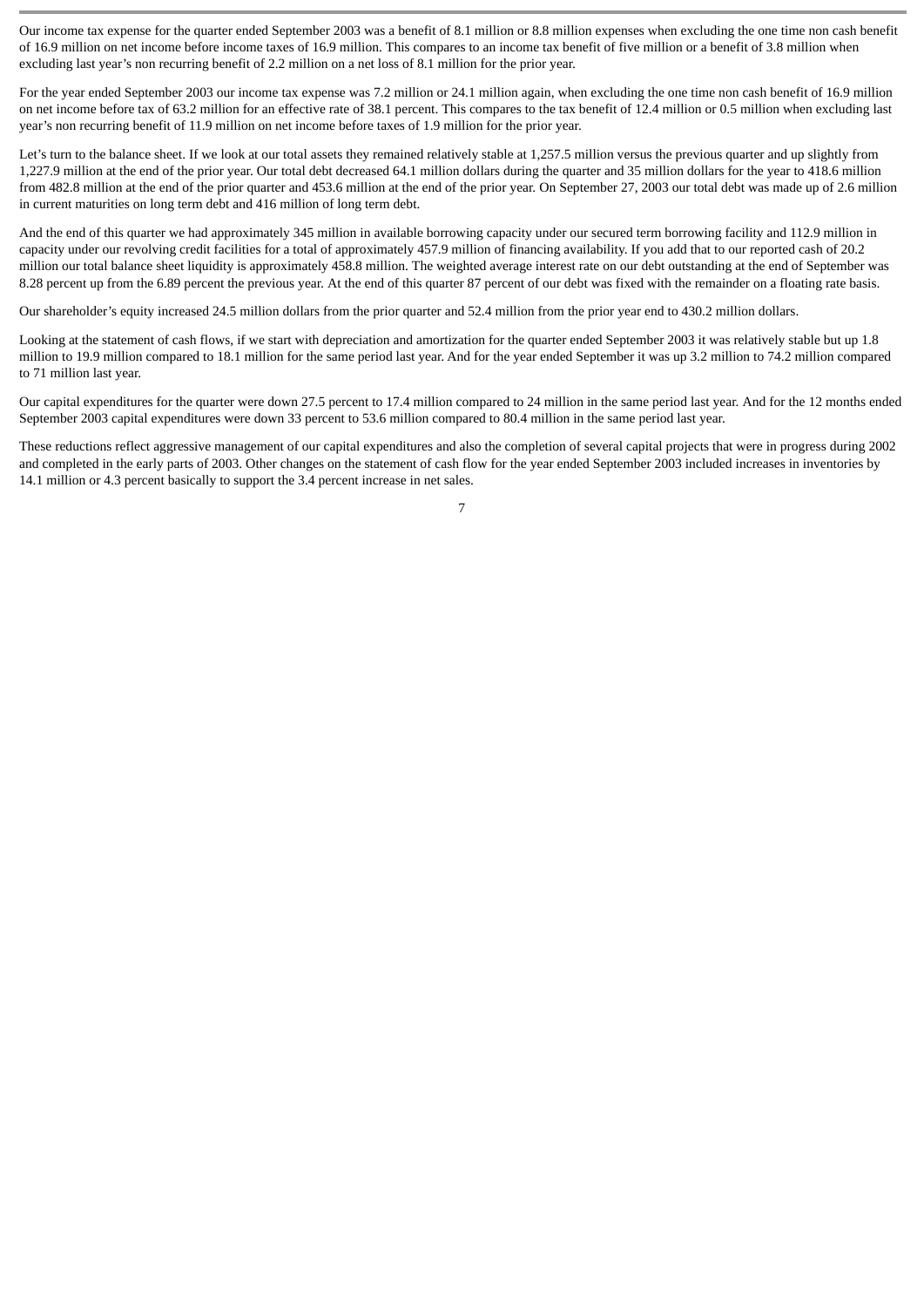For the fourth quarter however inventories actually decreased 17.4 million or 4.7 percent.

Receivables increased 41.8 million to 127 million dollars. The bulk of this 22.5 million is related to increases in receivables from our insurance company related to the turkey meat recall of October 2002. Our accounts payable and accrued expenses were up 27.1 million for the year or 10.2 percent.

As of September 27, 2003 we had recorded 22.5 million of these receivables on our balance sheet related to the recall. Again, that is made up of 27 million gross receivables less advances from our insurance provider of four million less our deductible of a half million dollars.

Due to the recall we estimate that sales at Franconia plant were negatively affected by approximately 13 million dollars and 82 million dollars for the quarter and for the year to date. And our operating margins were negatively affected by approximately 19 to 20 million dollars for the quarter and 65 to 70 million dollars for the 12 months ended September 27<sup>th</sup>. The recall related losses in the fourth fiscal quarter of 2003 were higher than previously projected due primarily to a decision by the company to liquidate frozen turkey breast meat in the commodity and school lunch markets. This meat was originally being stored for use in our turkey prepared food products. However as sales at Franconia continued to lag behind expectations prospects of utilizing this meat for its intended purposes diminished and it was necessary to liquidate this meat in the commodity markets in order to mitigate the losses that otherwise would materialize.

As of the end of fiscal 2003 however the company did not have any additional amounts of excess turkey breast meat inventories on hand. As a result of these losses the company has filed an interim claim in August of 2003 for the nine months period October 2002 though June 2003 for 47 million of business interruption losses. The company is in the process of updating this claim through October 11, 2003 which is the one year anniversary of the recall and the period covered by the business interruption provision of this policy. This expected updated claim will result in a total business interruption claim of approximately 71 million dollars. If we aggregate the direct recall amounts previously mention with this business interruption cost we expect our total claim as of October 11, 2003 to be approximately 100 million dollars although its policy limit is only 50 million, four million of which we have already received.

Therefore the continuing effects of the recall on our business after this period will not be covered by insurance and will have a negative impact on our operations. This impact is estimated to continue until sales of prepared food turkey products from our Franconia plant have been reestablished in the market to pre-recall levels which is currently projected to be in the second half of 2004. This amount is estimated to be 20 to 25 million dollars for the first six months of 2004.

Let's turn to our forecast for 2004. Our forecast for 2004 will not include any effects of the pending acquisition of the ConAgra chicken division. That being said, for the first quarter specifically we are going to give a projection range of 15 cents to 25 cents per share. And for the fiscal 2004 our earnings per share projection will be from 90 cents to \$1.10. We expect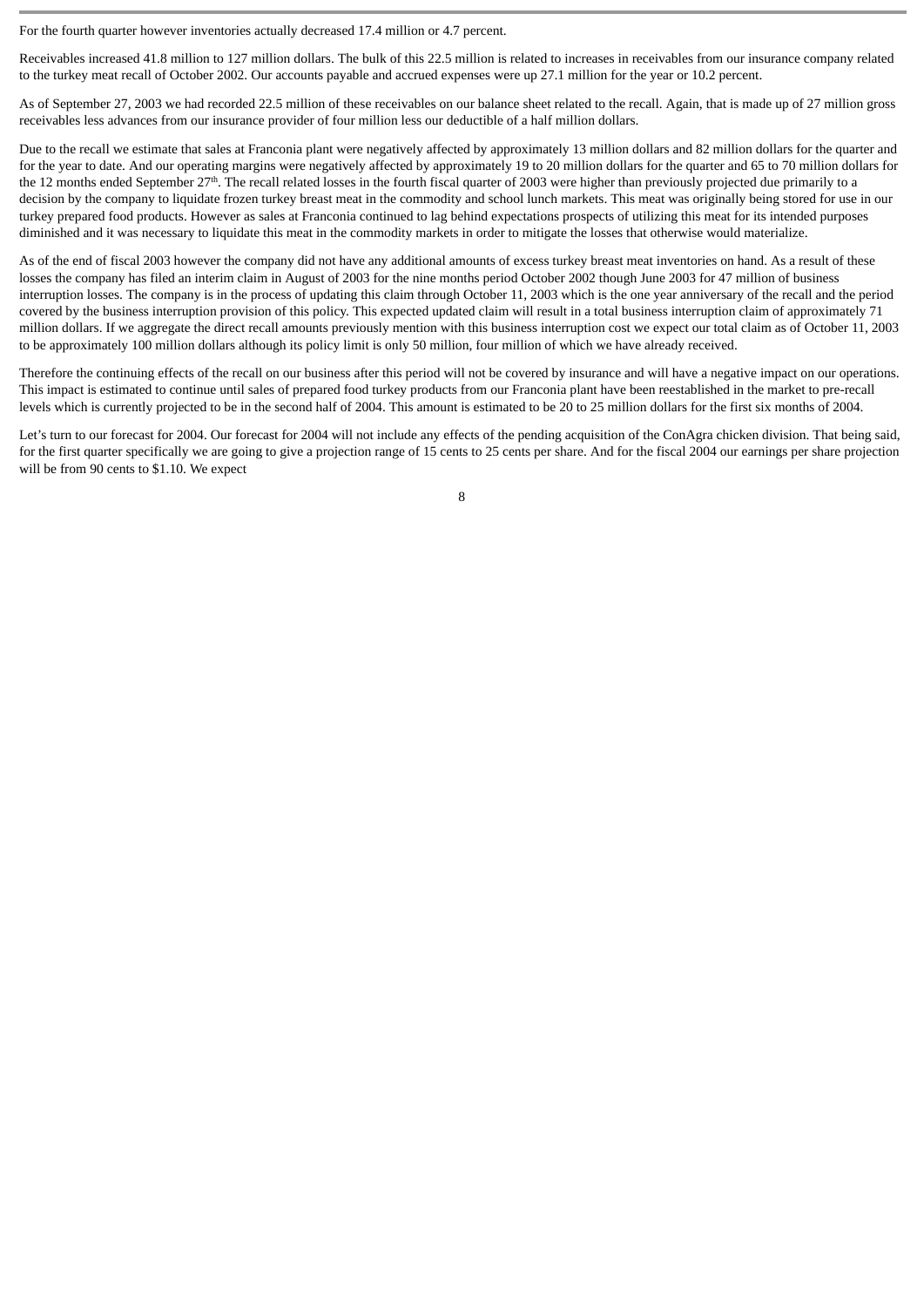sales will increase four to eight percent in the U.S. from two billion three hundred fifty million to two billion four hundred fifty million. And three to six percent in Mexico from 380 to 390 million dollars.

Therefore total sales are projected to be up four to eight percent from two billion seven hundred thirty million to two billion eight hundred forty million. Chicken volumes are projected to be up approximately four percent in the U.S. to approximately 2.550 billion pounds. Mexico pounds are projected to be up approximately seven to ten percent to approximately 650 to 665 million pounds. Our turkey volumes are projected to be down as a result of our cutbacks approximately 11 percent to approximately 370 million pounds. Cost of good sold are projected to be in the 91 to 92 percent of sales range. Our SG&A is projected to remain relatively flat in the 5.2 to 5.4 percent of sales range. This will give us a projected operating margin in the three to four percent range. The component perspective if interest expense is continued to remain in the 700 to 800 thousand dollar per week range for the year and for the first fiscal quarter. And our projected effective income tax rate will range between 30 and 35 percent.

Our capital expenditures for fiscal 2004 is projected to be in the 80 to 100 million dollar range at this time. With these projection amounts this should give you all the necessary components to analyze the first fiscal quarter and the fiscal 2004 at least at this point.

A few words about ConAgra. As was mentioned previously we are not able to give guidance on ConAgra chicken division which will be included in our results beginning in December 2003. We will give updated guidance with these operations in our fiscal 2004 first quarter conference call which will be scheduled for mid January 2004. As was noted in our proxy material that was filed on Monday, based on the formula contained in our stock purchase agreement with ConAgra Foods and using an estimated adjusted net book value of 525.6 million from ConAgra's chicken division's August 24, 2003 financial statements we would issue 25 million 358 thousand, 860 shares of common stock using the adjusted volume weighted average price of the Class A common stock of nine dollars, 32.67 cents from June 10<sup>th</sup> through October 24, 2003. Based on these numbers the number of shares being issued is down approximately 36 percent from the number of shares discussed when the deal was announced on June 9<sup>th</sup> which was 39.4 million shares.

As we had previously announced we expect to realize annual cost savings in excess of 50 million dollars resulting from this acquisition. Thirty to 40 percent of this in year one, 40 to 80 percent in year two and 100 percent in the final year three; these are complete years following the acquisition. These cost savings are expected to be achieved through the optimization of production and distribution facilities implementation of best practices between Pilgrim's Pride and ConAgra's chicken business including purchasing areas, production and logistics. As we had previously statement we expect the transaction to be accretive when including the anticipated synergy effects in the second full year after completion of the transaction.

As we announced this morning we have mailed our proxy statement calling for the stockholder's meeting to vote on both the combination of our Class A and Class B common stock into a single class of common stock and to issue a new shares in connection with the acquisition of the ConAgra foods chicken division. We will be holding this special meeting of our stockholders on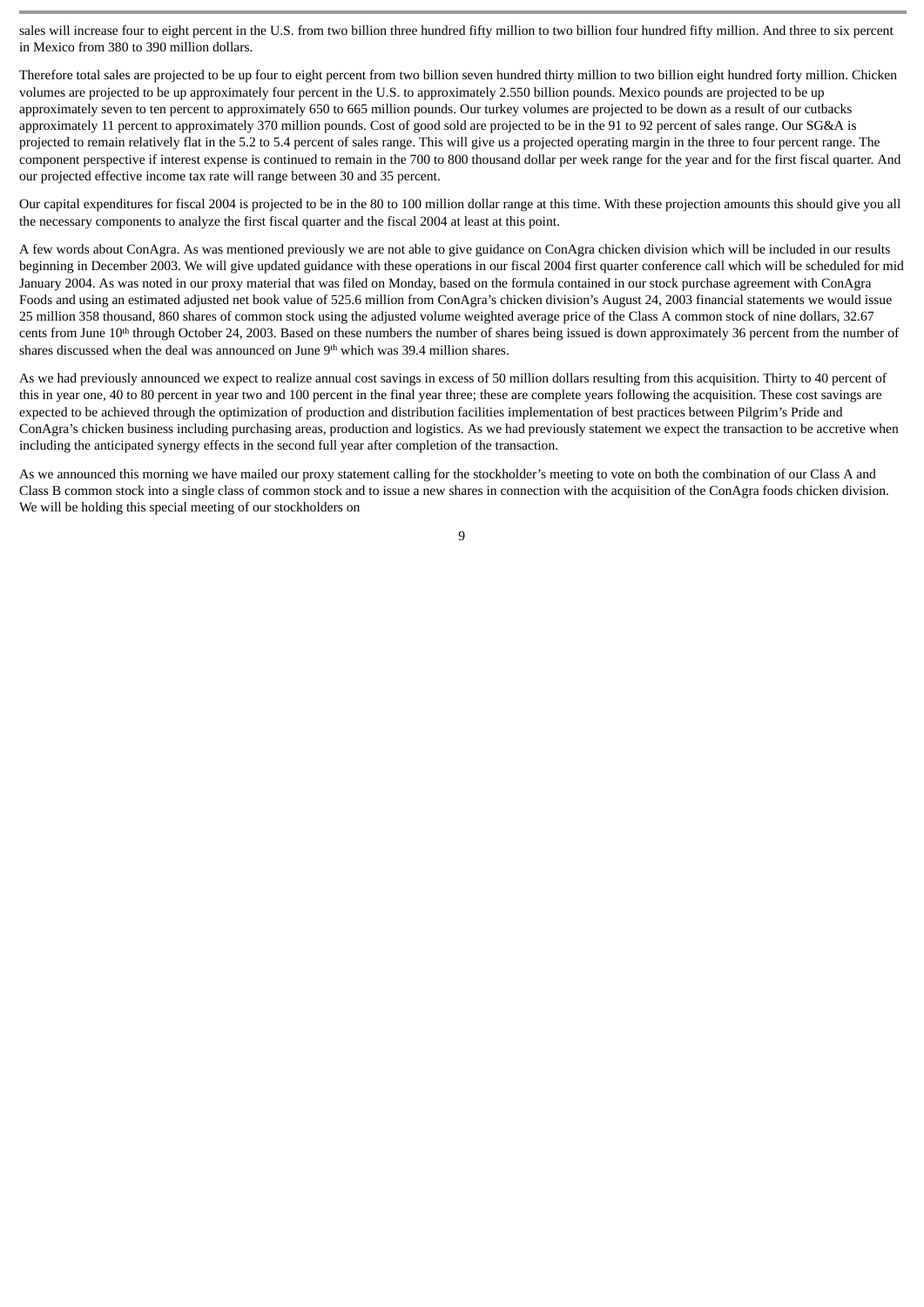Thursday, November 20, 2003 at our corporate offices in Pittsburg, Texas at 9 o'clock A.M. Central Time.

That being said this concludes the prepared remarks section of the conference call and we'll now be happy to answer any specific questions that you may have. Operator if you'll come back on and start queuing up the calls.

*Very good sir. At this time we will be taking questions from all participants. If you would like to ask a question please press one on your telephone key pad. If you wish to withdraw a question you can press the pound sign. But once again to ask a question please press one. One moment while we poll for questions please.*

*First question comes from Diane Geisler [phonetic]. Please go ahead.*

Q1: Good morning

A1: Good morning Diane.

Q2: I think I missed the, the synergy. What percentage of the synergy do you expect to both gain in the first year?

A2: Again, it was 30 to 40 percent of the 50 million dollars in that range.

Q3: It does sound a little curious given that you do expect synergy savings starting in the first year. And given what you've said about how the business has improved in the U.S. I understand turkey continues to be negative. Why your projections show that the business is not accretive until the second full year? Could you maybe talk about that a little bit?

A3: Well you know again Diane we aren't updating any specific projection information on ConAgra. And we're really unable to give you any forward looking information on ConAgra specific performance. But if you take a look at the 8-K's that have been filed you can see that the number of shares just by itself is quite diluted in the first year. And while we do see a turnaround in the poultry markets we don't believe at this time that that would overcome the decretive nature in the first 12 months.

Q4: Ok, is there, should we be looking, I know you've given us a full year tax rate based on your business, but should we be looking at a higher tax rate once ConAgra's assets are included given that the U.S. business?

A4: I really don't think so. I think the 30 to 35 percent range will encompass you know both our business and ConAgra's. You are correct in that you know our Mexico operation has a lower effective tax rate and has helped make our tax rate less sometimes than what otherwise would be. But you know I think overall we'll still come in that range.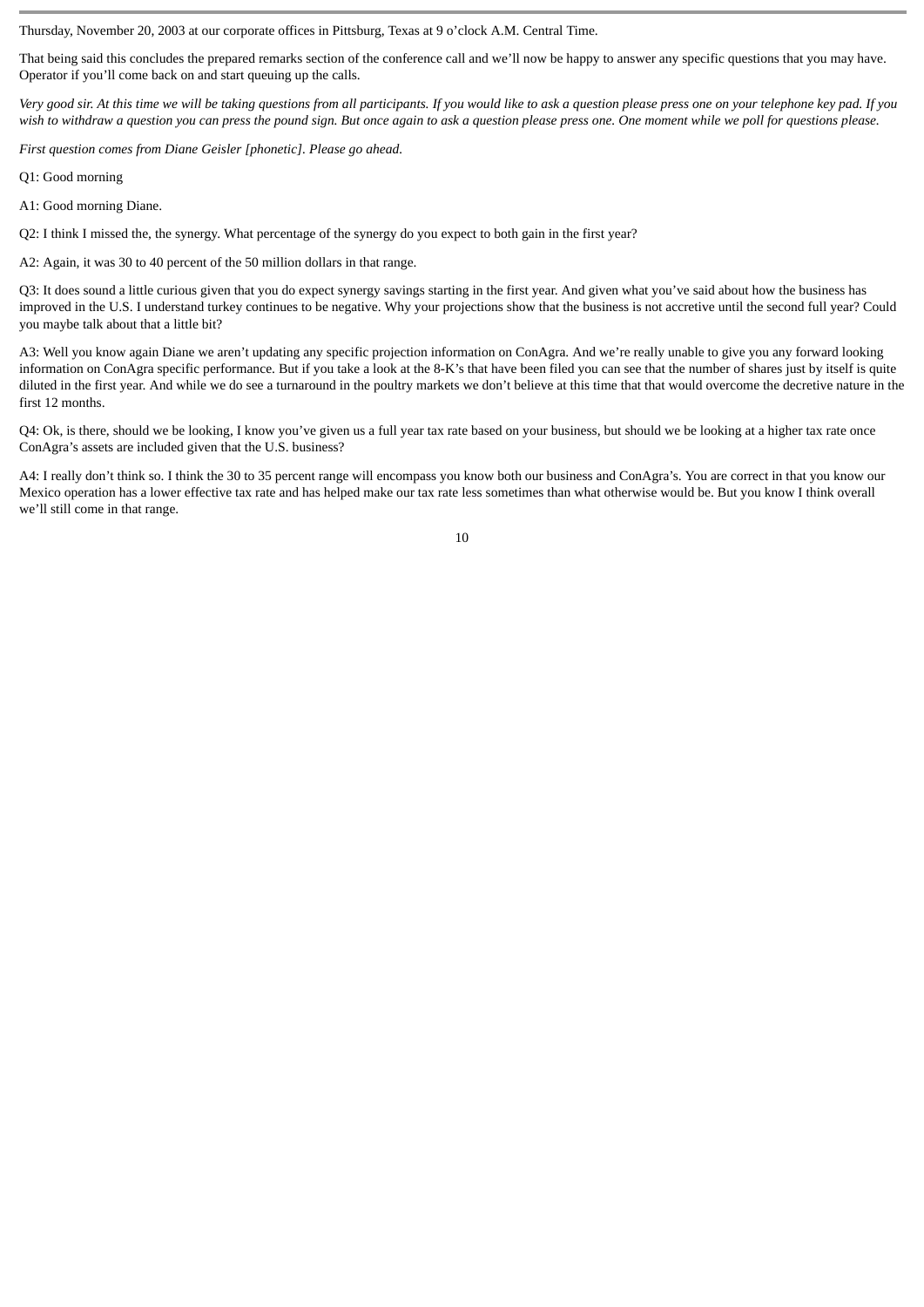Q5: Ok and could you talk a little bit about what happened in Mexico? Why that was a negative this quarter? I had been looking for a profit.

A5: Yeah there was actually some unusual inter company charges that we booked to our Mexican operation, approximately 4.8 million dollars, having to do with prior year services on systems conversions. And we went back and inter company billed Mexico for that. So there's really a four million dollar out of period movement if you will that took place this quarter because of inter company billings.

Q6: Ok so excluding that you would have had a profit of about 1.4 million?

A6: Yeah, I mean, that's correct on operating basis [Actually: \$2.2 million].

Q7: And I guess the other thing I wanted to know about was for next year are you receiving insurance, you'll start receiving insurance payments. Are there any other sort of USDA or vitamin, is there any other extraordinary item that we should think about coming in 2004?

A7: We do not anticipate any additional significant recoveries. There are still some amounts of recoveries that we do expect to receive in the vitamin methionine lawsuits. But nowhere near the material nature that we've seen this year. From the avian influenza perspective none of that is projected to occur next year. The only thing that really remains outstanding on avian influenza would basically be state compensation if they wanted to fund the industry and make up the shortfall between what the government, federal government did and the actual losses. But given the nature of the state budget problems we don't foresee that occurring next year if ever. As it relates to the insurance reimbursements you are correct. Would expect to receive some, you know, the final settlement of the insurance claim from the recall. Those insurance amounts are not included in the forward looking statements we gave regarding the earnings per share. And approximately 24 million dollars of the total policy limits would be eligible to be recorded as margin, you know, margin improvement in our operations when it's received. So what we said we had a 71 million dollar business interruption claim we've got you know again the 50 million dollar policy which we've received four million already leaving the 46 million dollars left to be received. You take out the balance sheet recorded amounts that leaves the balance to come in through operating margin improvement or enhancement to offset the losses realized this year.

Q8: Refresh my memory, what's the balance sheet figure?

A8: The balance sheet was again at 22.5 million I believe. Let me turn to that real quick here. Twenty two point five million is the net receivable balance that we've got recorded.

Q9: And one final question on the timing. Your shareholders meeting is the  $20<sup>th</sup>$ ? What are the regulations regarding the time that must pass between the shareholder meeting and the time you issue the shares, the new shares and close the deal?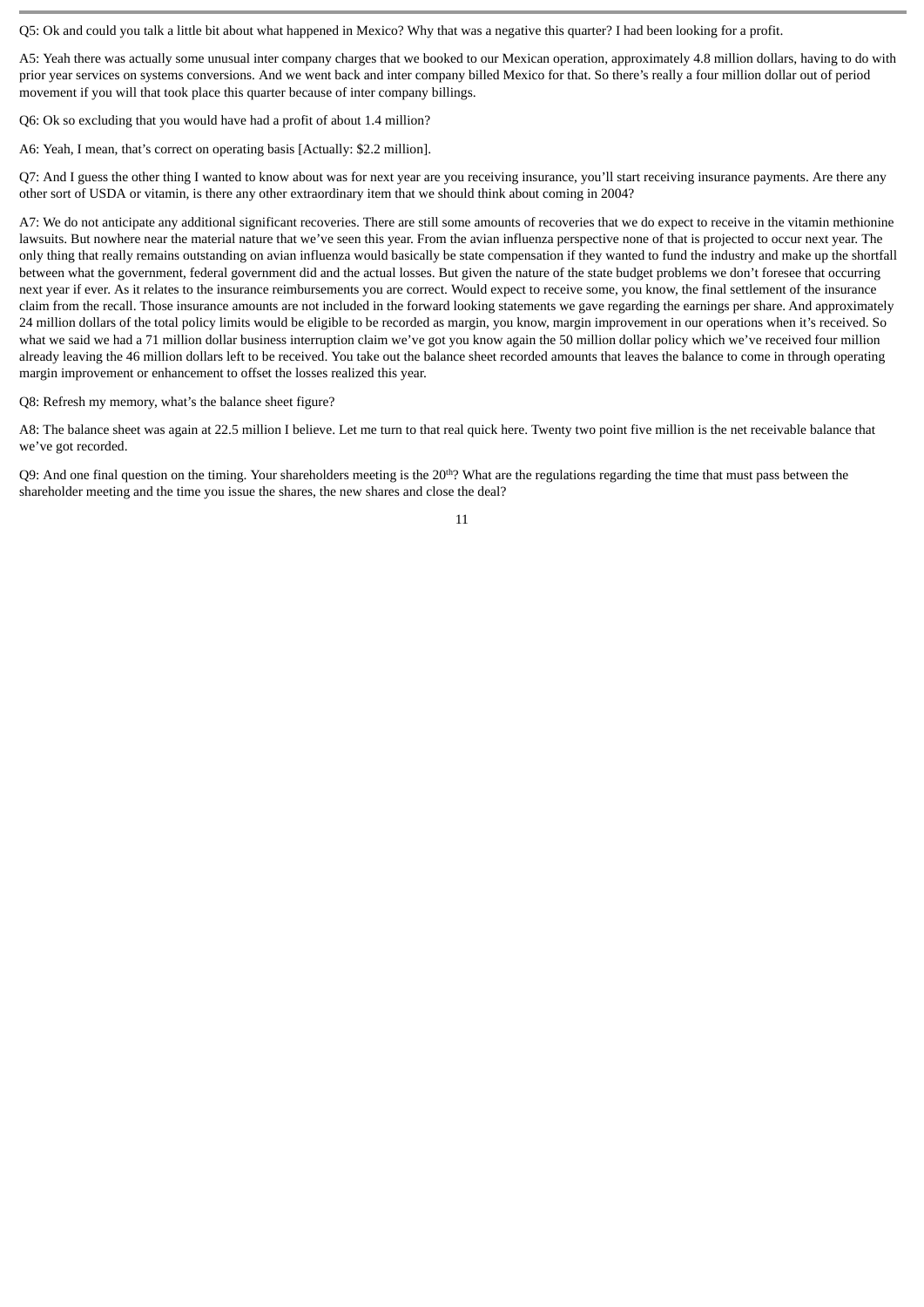A9: Yeah there's no requirements on that. You know our anticipated timing if everything goes as planned will be to have the shareholder meeting on the 20<sup>th</sup>. At the close of business on Friday go through the legal exchange if you will of the stock, the Class A, Class B for the new stock, the PPC ticker stock and begin trading under the PPC symbol first thing in the morning on Monday, the 24<sup>th</sup>. And again that all assumes things go as planned and the planning is to be able to close the ConAgra acquisition over that weekend so that on the 24<sup>th</sup> we will begin both trading under the new ticker symbol and also begin operating the ConAgra poultry division.

Q: Ok. Well thank you very much.

*The next question comes from Rizvah [phonetic] Hapsadah [phonetic] with Lehman Brothers. Please go ahead.*

Q10: Good morning.

A10: Hi Rizvah [phonetic].

Q11: You mentioned this turkey losses are for the first half of fiscal 04. You mentioned 20 million or 22 million?

A11: Twenty to 25 million.

Q12: Ok.

A12: We project that to be the losses resulting from the effects of the recall ok? That's not necessarily indicative of what the operating income number will be. But that will be our projected difference between what operating income would be otherwise had that recall effects not still been going on.

Q13: I see. And do you have a position for actual turkey losses going forward?

A13: You know we haven't specifically broken that out in our guidance. But what we have said in the past remains our outlook which is we expect our turkey losses in total next year to be at the operating level to be about 50 percent of what they were in 2003.

Q14: Ok and you are on track with that? Because this quarter's numbers would have suggested to me that you're actually not on track with that, that you're behind that.

A14: Well we believe at this point we are on track with that, yes.

Q15: Ok, I see.

A15: Again, we had some, we had some key business decisions that we're taking during this quarter to liquidate some inventories and again, get things in basically a cleaned up state going into the next year once the turkey prepared food business didn't come on as planned so you know we do think we're on track.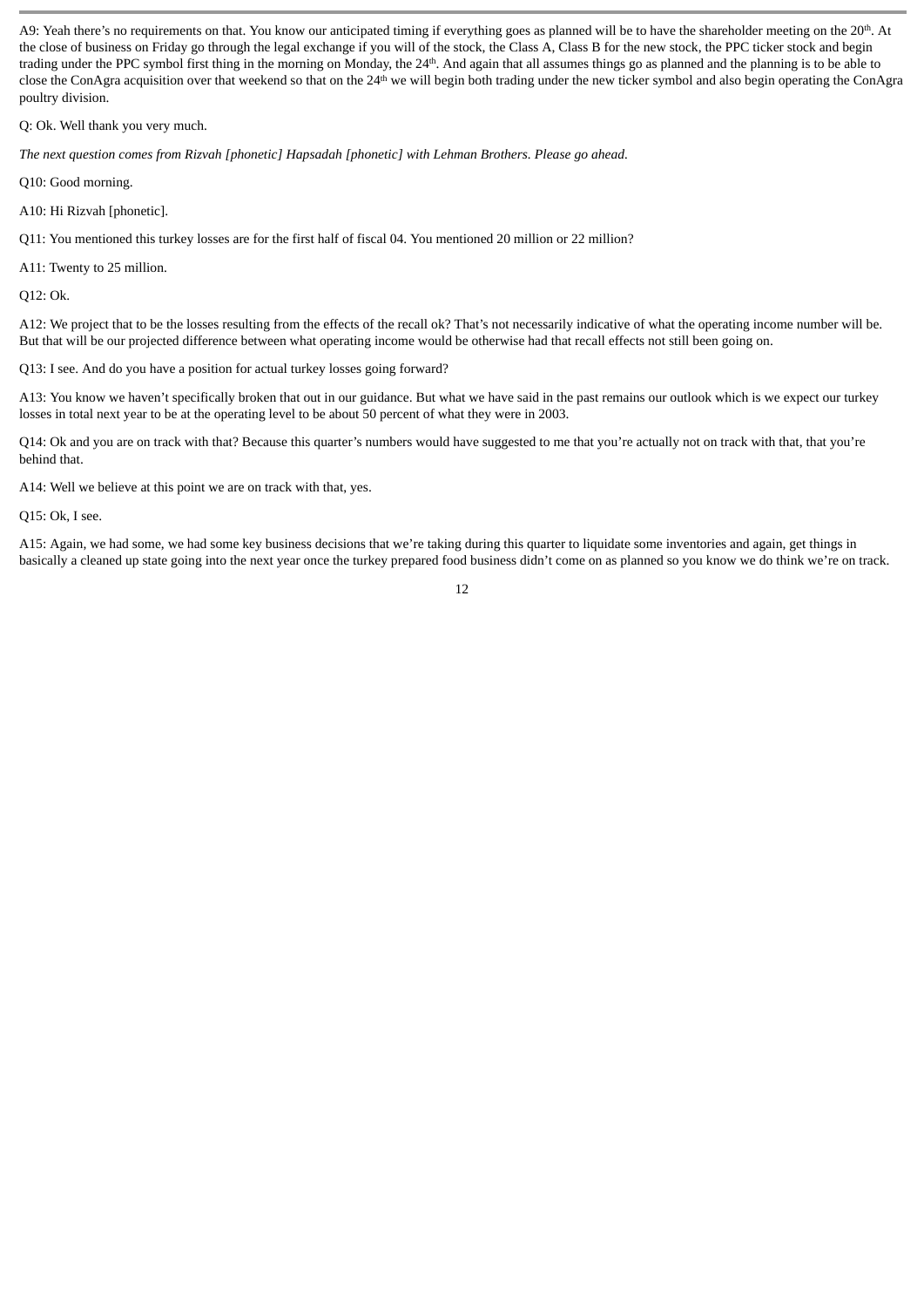Q16: Ok. And but the turkey supply and demand I think it'll be mentioned that you're seeing somewhat encouraging trends there. I don't see much. What are you pointing to in particular that I'm missing?

A16: Well Rizvah [phonetic] you know our cutbacks certainly is going to improve our position because it eliminates our surplus of breast meat which has been sold on the commodity market well below cost.

Q17: Right.

A17: Also even though we've not seen the reported numbers word on the street is that our competitors are also cutting back.

Q18: Ok. But you haven't seen these numbers in USDA because I haven't seen them either.

A18: Have not as of yet. Now the most recent USDA numbers I believe are still showing a slight increase projected for next year.

Q19: Right.

A19: Slightly under population growth.

Q20: Right.

A20: But no we have not seen that coming through the numbers yet.

Q21: Ok, and the capex number it seemed to be a meaningful increase from recent numbers. Can you explain that?

A21: Well you know there's a combination of things in our capex number. Obviously we have our recurring capex which you know U.S. operation maintenance level if you will in the 40 to 50 million dollar range. And beyond that we do have some incremental special capex related to upsizing our infrastructure for the ConAgra acquisition.

Q22: But this does not include this 80-100. It does not include ConAgra's own capex or your capex for the ConAgra plants.

A22: It does not. It only includes capex that we have budgeted for our existing operations and that we know that we will be incurring relative to the ConAgra acquisition.

Q23: Ok. I have not been able to forecast your Mexico business in the December quarter historically. Can you give us any feel for what's going on there right now as far as pricing, supply and demand?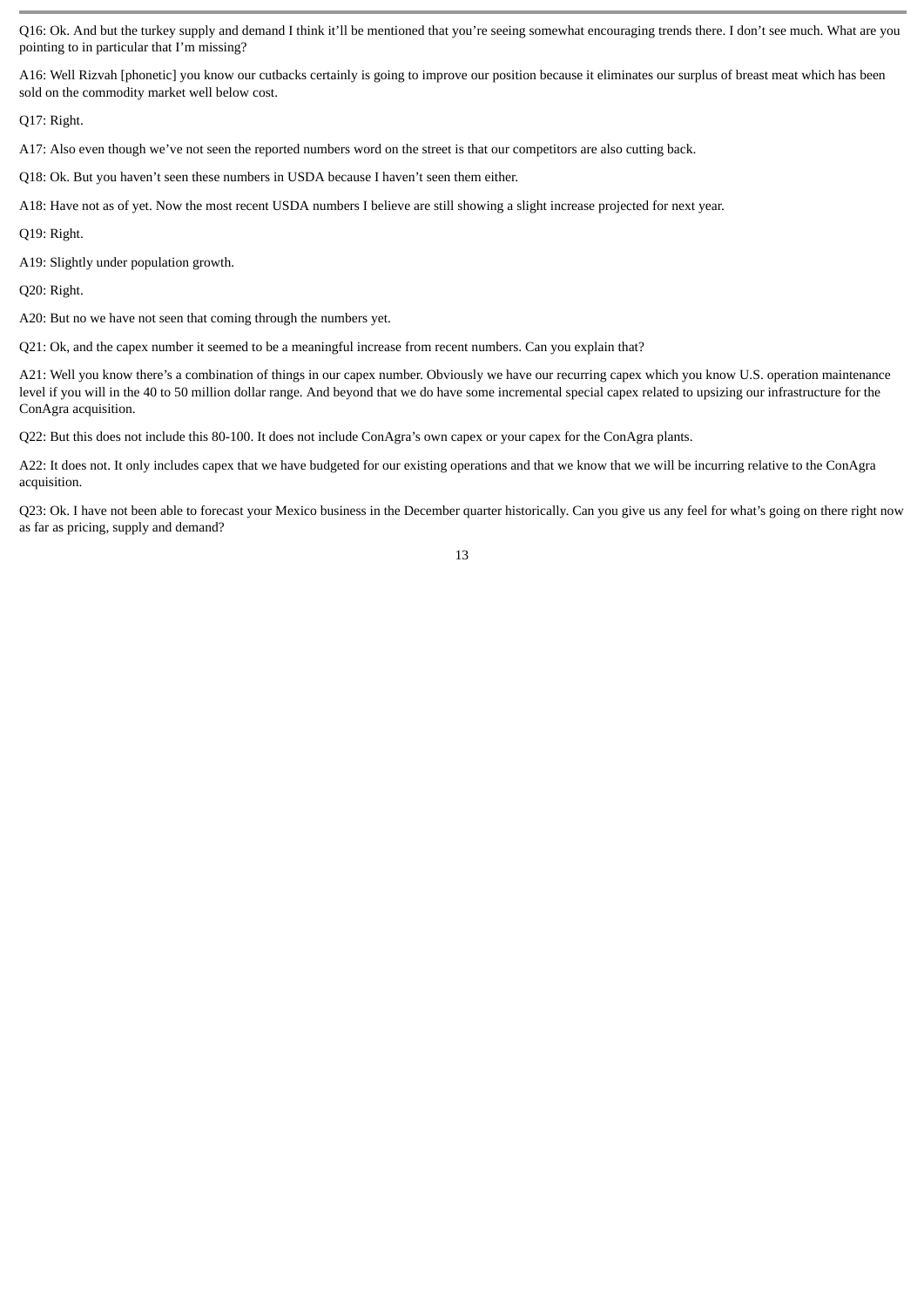A23: Pricing in Mexico as you know even when you adjust for the four million dollars that I mentioned to Diane previously has been under pressure in Mexico. They've had supply growth there causing pricing pressure as well. And that's continued into the early parts of the quarter. And we do expect the quarter, you know, to be somewhat impacted by those pricing pressures. It's uncertain at this time exactly to what extent that'll materialize relative to the prior year numbers. But I guess our expectation at this time would be that the quarter for Mexico will not be any better than the quarter was last year.

Q24: And the supply growth is caused by?

A24: Well it's cause by, you know, just in general industry growth. You saw that our numbers for the quarter were up 18.5 percent.

Q25: Right.

A25: Now a lot of our growth is performance improvements. We've made some management changes in Mexico where we have really improved our operating performance of our live production operation. And so we're not placing additional product but we are getting better livability, better feed conversion and just, you know, better execution on the weight gain allowing us to take a larger, more consistent product to market, higher quality. That's where a lot of our gains are coming from.

Q26: And the last question; as you come up to the end of the year and renegotiation of your food service contracts you expect better progress as far as, you know, of reflecting current prices into your contracts? Last year was not a particularly good year as far as food service contract as I understand.

A26: That's correct and we do anticipate having strong pricing support due to reduced total overall meat supply and the improvement in the export markets will put us in a position to improve pricing in most, if not all, of our contracts.

Q27: Thank you.

A27: Thanks Rizvah [phonetic]

*And once again, to ask a question please press one on your telephone key pad. The next question comes from Ken Neslow [phonetic] with Morgan Stanley. Please go ahead.*

Q28: Morning guys.

A28: Good morning. Hi Ken.

Q29: How concerned are you with the relatively weak performance at ConAgra's chicken operation? And do you think there are things that need to be worked out? And what do you think needs to be changed or what will you change I guess?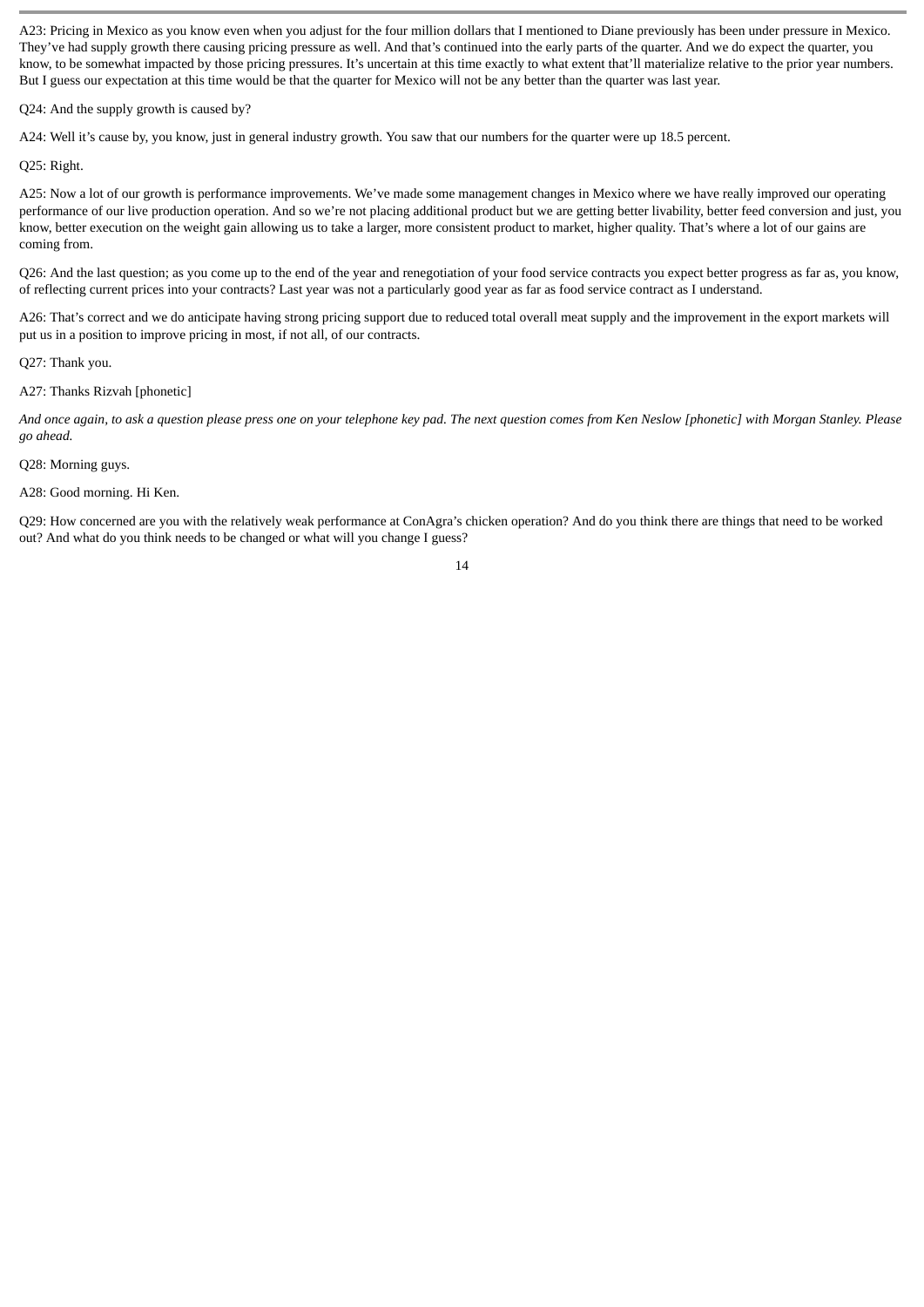A29: Well certainly we anticipate being able to take advantage of the synergies that we've projected. We also anticipate that once we get involved in better understanding areas of opportunity that the expertise between the two companies will be able to make improvements. Certainly the adopting of best manufacturing practices throughout the organization will be able to impact that.

Q30: Why do you think they had such weak performance I guess is, you know?

A30: Well without, you know, having access to all of the information it's hard at this point to determine why. We have identified the areas that need improvement but as to why they were underperforming we're not in a position to answer that questions.

Q31: Ok. In the turkey division how are your capacity utilization rates coming in the Franconia [phonetic] division? Are we moving up the scale or are we still, where are we?

A31: Repeat that question again, I'm sorry.

Q32: The capacity utilization, or you know, I think you know there was a target ending by mid next year that you'd be at 80 percent of pre-recall levels?

A32: Right. We're currently at about 60 percent of pre-recall levels. And we have made good progress in upgrading the sales out of that area and are looking for additional distribution throughout the United States. We have several new accounts on board, several major accounts, that we're working with. And like Rick mentioned we have several market tests going at this point in time. So we are even though we're disappointed that we're not further along that we are, we anticipate a positive return. We think the addition of Bob Wright and his expertise and experience will help drive that even faster.

Q33: And my final question is when you look at the turkey division, the prices that more significantly impact your rebound would be the whole birds rather than the legs and the wings. Is that fair just because you're mix is still concentrated on whole birds? Or is that not?

A33: That is true. We are probably more dependent upon the whole bird markets than we were prior to the recall since the larger percent of our business at that time was in the prepared foods items. The white meat and market is still a factor but whole birds are probably more of a factor. The inventory level that we've been able to reduce that has been causing some of the problems certainly will be a positive going forward. The reduction in live birds in the field is a very big positive and that does reduce some of our pressure on the whole birds.

Q: Thank you.

*The next question comes from John McTangil [phonetic] with McTangil [phonetic] Equity Partners. Please go ahead.*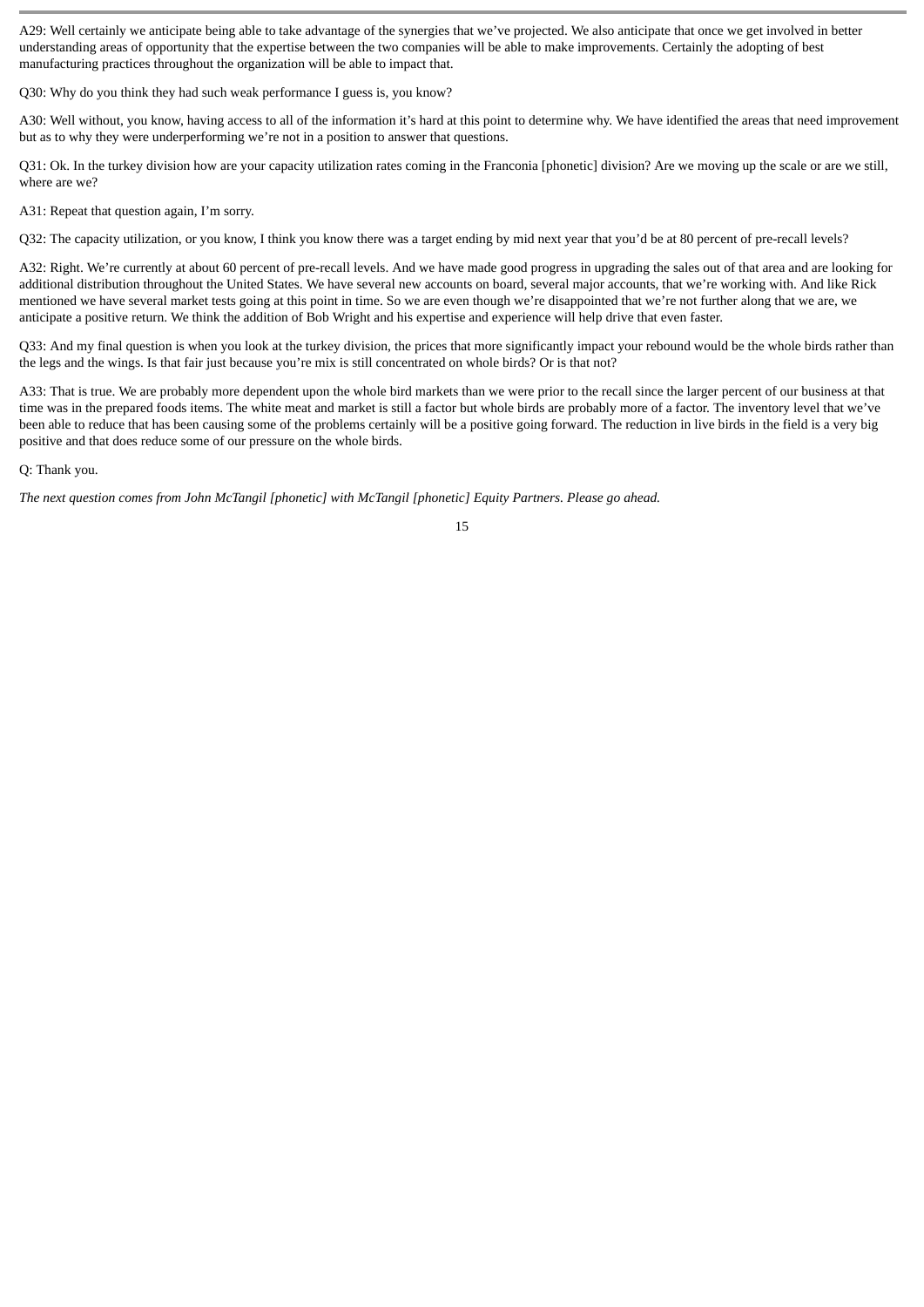Q34: No, Rizvah [phonetic] asked my question on the turkey. Thank you.

*Very good. We have another question from Diane Geisler [phonetic] with Merrill Lynch. Please go ahead.*

Q35: It's actually Leonard Titlebaum [phonetic]. The operation was a success [background noise] Diane Geisler. The question I have is twofold. Have you not passed the large demand cycle for turkey? Didn't that end in terms of your shipments?

A35: Well in terms of frozen that is correct. However this year we were able to convert more of our birds into the fresh market than ever before. So the impact of the fresh markets have not been felt in that the fresh markets are up considerably versus last year. And they're also considerably higher than the frozen market. So we do anticipate positive impact to the P&L because of the increase in the amount of fresh we're able to sell this year.

Q36: Ok, that answers that. Second, I know you read the USDA prognostication for grain. And could you give me yours; soybeans, corn?

A36: Well as stated we do feel that there is some more downward movement in the corn market.

Q37: This is, when you say downward you mean below what the government is looking for? Is that what I?

A37: Hello? Current levels.

Q38: Oh, ok.

A38: I think if you look at that dollar ninety to two thirty I mean that is a, we believe, a realistic number. We do still anticipate that the number will shake out lower than 2003.

Q39: Now the impact that you gave on the dollar basis, that was pre ConAgra? Or did that include ConAgra?

A39: No, that is correct. That's pre ConAgra.

Q40: How much would the impact be plus or minus with ConAgra?

A40: Yeah, plus or minus it would be in the two million to double range. So you know somewhere between that two million and 2.4 million.

Q41: Ok. Of the negative hit on the net was corn correct?

A41: And they're both the same. One, corn is on a bushel basis…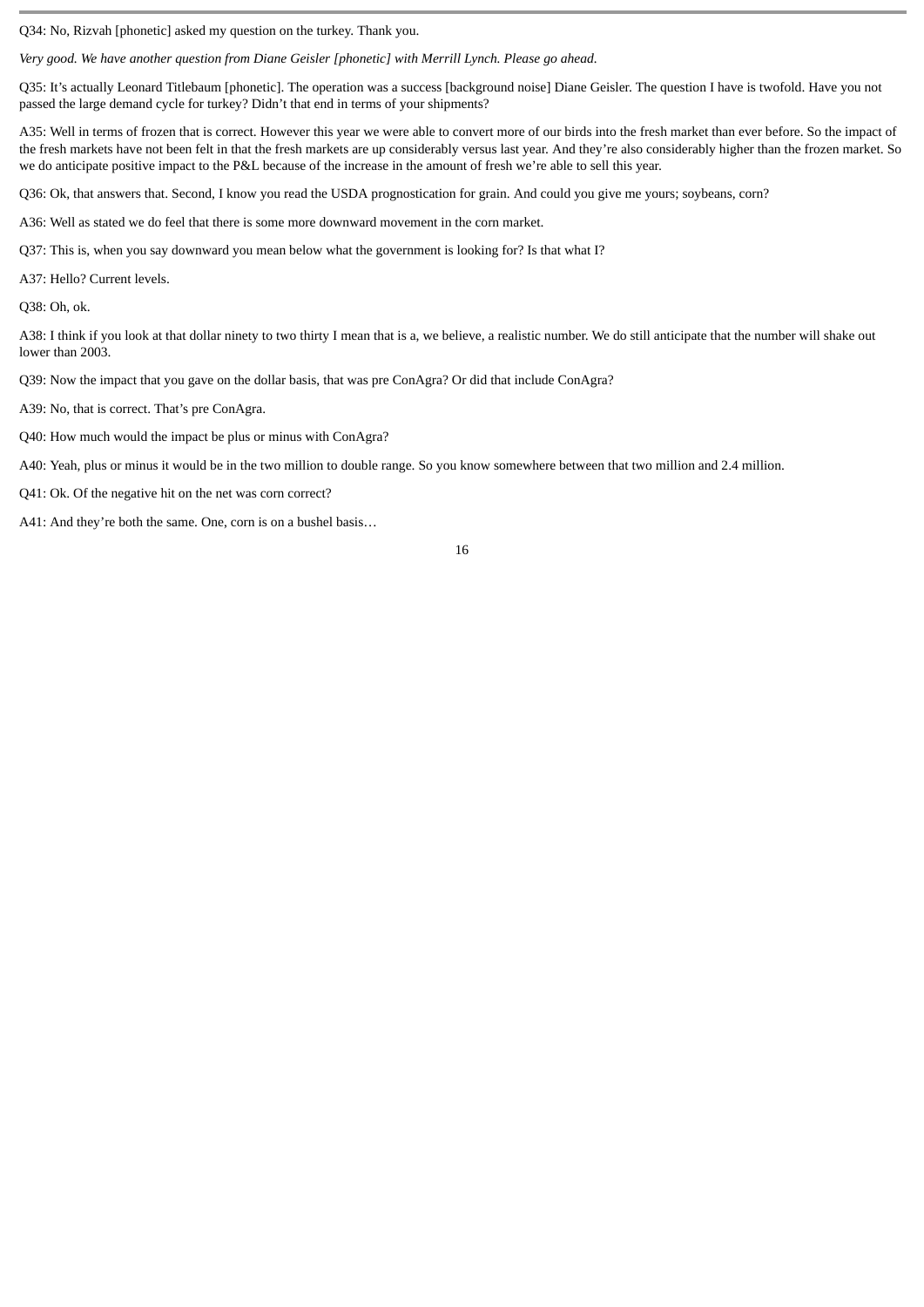Q42: [Interposing] the other's on a tonnage.

A42: Tonnage basis.

Q43: All right, but you're saying the two will pretty well offset each other? Is that what you're trying to tell us?

A43: Well I mean there's such an unknown in that meal complex. We still believe there's some downward movement but it could be close to a wash.

Q44: Ok.

A44: Then I think on the meal especially Lenny once you get into better visibility of the harvest coming out of Brazil you know we would anticipate some movement at that time. And right now that's, you know, still an unknown.

Q45: Well it's just going into the ground.

A45: In the ground, that's right.

Q46: And one final point. I, let's assume that ConAgra closes when we now we anticipate it will in November. Rick at what time will you be able to at least financial quantify all of the charges associated with that consolidation? Always you get the cost that you never can anticipate and all of that. Can you tell me when we ought to be looking at earnings that'll probably be more transparent than right now? Meaning, you know earnings impact etc.? Are you talking at the end of the, in the March quarter, June quarter?

A46: I'm trying to understand specifically your question Lenny.

Q47: I know once you get this asset in you're gonna have to start to go to work on it.

A47: Yeah.

Q48: O.B.'s already said that and you've said that in previous conversations. What I'm trying to figure out here is that when we get your earnings statement, thank god Diane's smart because this thing looks like a CPA practicum with all the adjustments we make to try and get to your operating earnings. And what I want to do is to figure out when we will be able to take a number from you that we can you know look at without a dozen adjustments? And I know it's not going to be in the first quarter of next year but I'm just wondering how soon after that would that come about?

A48: Yeah it's really too early at this time to say. But you know I think you know sometime during the first fiscal year we ought to be able to get the clarity that you're asking for. I mean it's…